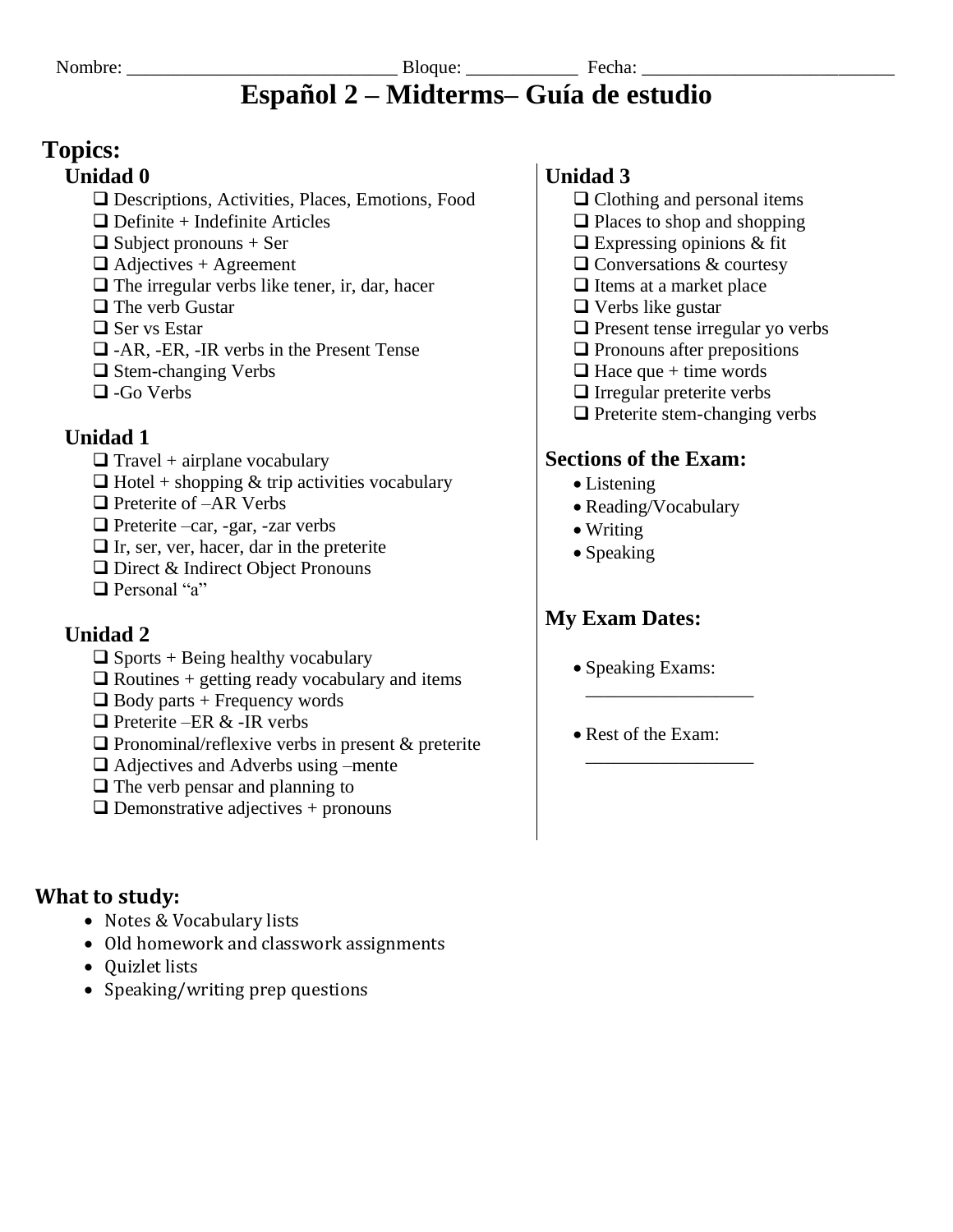# **Speaking & Writing Prep Questions:**

- **1.** ¿Adónde fuiste de vacaciones el verano pasado?
- **2.** ¿A qué hora te levantaste/te despertaste para salir?
- **3.** ¿Te duchaste o te bañaste? ¿Usaste el jabón y el champú?
- **4.** ¿Qué ropa te pusiste por la mañana?
- **5.** ¿Qué más hiciste para arreglarte? (brush hair, brush teeth, wash face, etc.)
- **6.** ¿Qué comida comiste para el desayuno? ¿Fue saludable?
- **7.** ¿Jugaste al fútbol durante las vacaciones?
- **8.** ¿Cuándo hiciste tu maleta? ¿Qué pusiste en la maleta? (think about specific clothes, ID, tickets)
- **9.** ¿Tomaste un tren, un autobús o un taxi al aeropuerto?
- **10.** ¿Facturaste el equipaje en el aeropuerto?
- **11.** ¿Qué hiciste en el aeropuerto? (got in line, checked bags, looked at the screen, confirmed flight, went to baggage claim, etc.)
- **12.** ¿Qué tipo de boleto compraste? (round trip, one way, etc.)
- **13.** ¿Tuviste tu pasaporte cuando abordaste el avión?
- **14.** ¿Qué actividades hiciste durante las vacaciones? (camping, horseback riding, fishing, photos, etc.)
- **15.** En un mercado, ¿qué compraste? (use vocab bracelet, sculpture, necklace, etc.)
- **16.** ¿De qué tipo de material fue el artículo? (gold, silver, stone, wood, etc.)
- **17.** ¿Adónde fuiste durante las vacaciones? ¿Qué compraste? (bakery, jewelry store, market, book store, pharmacy, etc.)
- **18.** ¿Cómo fuiste tus vacaciones? (fun, boring, etc.)